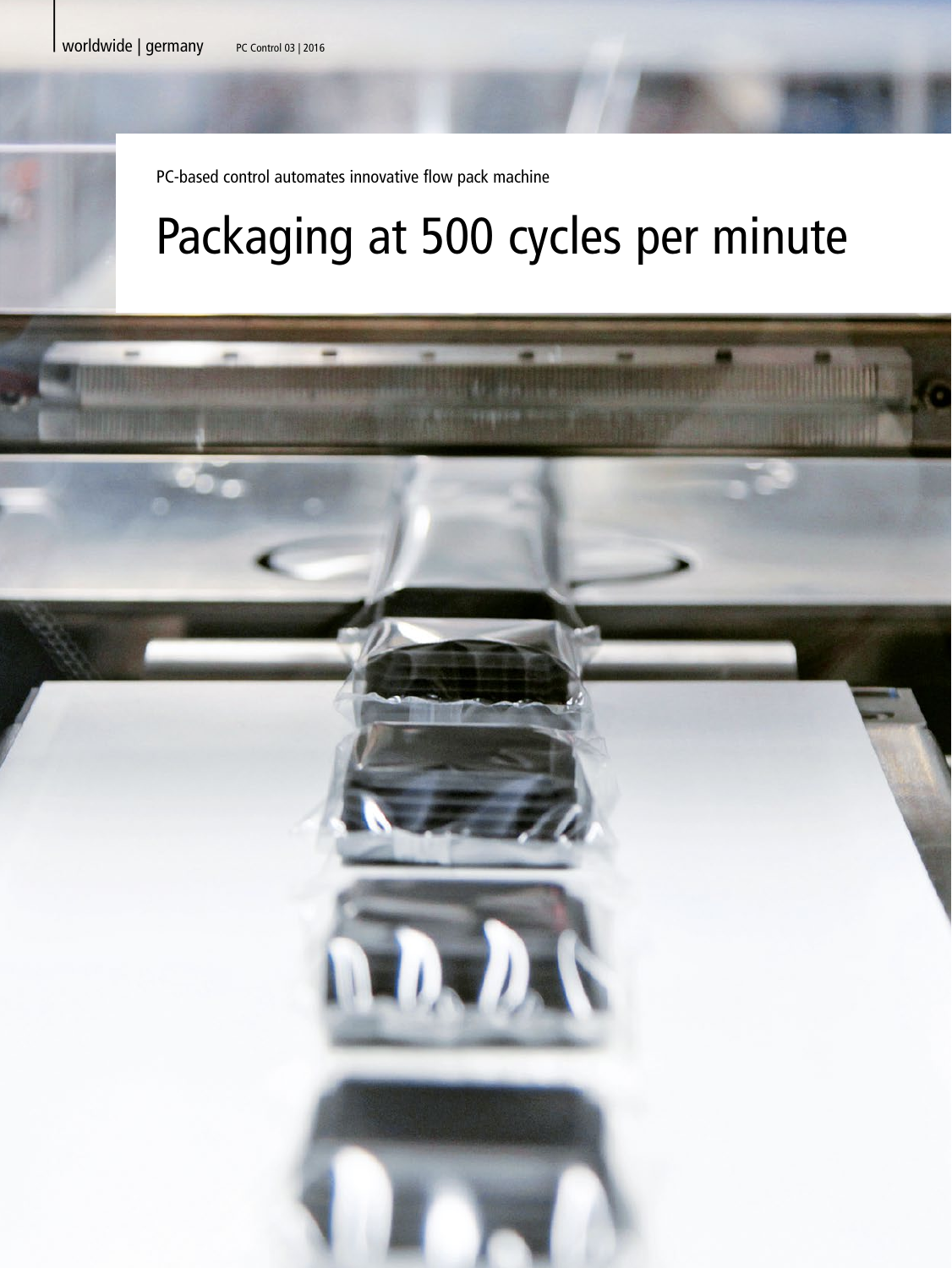

Bauer Steuerungstechnik counts on PC-based control from Beckhoff for its latest flow pack machine to ensure fast, accurate and highly flexible packaging processes. The powerful system of modular, scalable hardware and TwinCAT 3 software facilitates a wide range of interfaces, numerous motion control functions and efficient energy management. Other benefits include integrated engineering, easy software updates and rapid remote diagnostics.

When Hartmuth Bauer decided in 2015 to build a flow pack machine, he was already quite familiar with the project's engineering requirements. He founded his company in 1999 as a one-person business for services related to control cabinet design and construction. In 2011, what is now called Bauer Steuerungstechnik GmbH in Bretten, Germany, began developing smaller machines and systems for material handling applications. From the start, Bauer depended on control technology made by Beckhoff. He recalls the early days: "When we started to build custom-designed material handling systems, we also began to develop smaller machines, such as ergonomic equipment for control cabinet manufacturers. Together with Beckhoff we designed several positioning tools and successfully combined mechanical engineering with control technology." Hartmuth Bauer depended on Beckhoff and the company's Industrial PCs from the start, because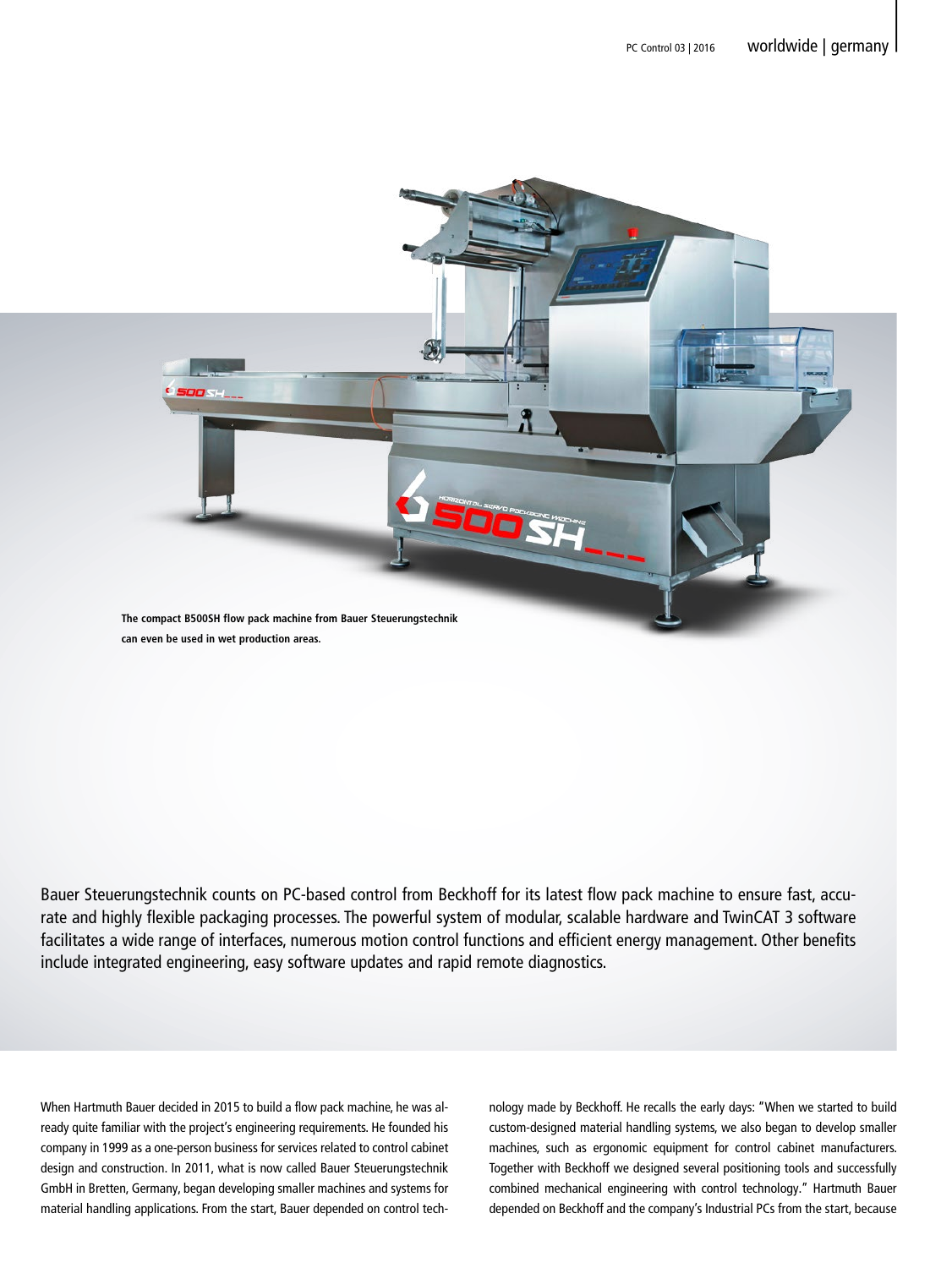

**Emanuil Benner, in charge of control technology at Bauer, and Günther Breithaupt, Application Software Engineer at the Beckhoff sales office in Pforzheim, in front of the B500SH flow pack machine.**

PC-based control technology and the TwinCAT automation platform delivered the openness and future-oriented capabilities Bauer was seeking: "We appreciate the lack of any interface limitations with this technology, as well as the great variety of I/O components and the numerous software modules with important special functions," says Bauer. "Most importantly, we work with Beckhoff because they deliver complete automation technology from a single source, operate worldwide, while offering flexible and reliable service."

## Working together to build an innovative flow pack machine

In the field of control cabinet construction and automation, Bauer Steuerungstechnik offers customized solutions, designed according to customer specifications for a wide range of industries. These include everything from the automobile industry, to forming technology and machinery for the food and medical industries, as well as specialty machines. The latest product is the B500SH, a horizontal high-speed flow pack machine that packages pharmaceuticals and cosmetics, as well as food and non-food items, quickly, gently and safely. The stainless-steel flow pack machine can package almost any material, even those in wet production areas.

Together with Beckhoff, Bauer Steuerungstechnik developed an innovative solution: a machine with a user-friendly visualization concept that stands out with rapid setup capabilities and a compact design. Emanuil Benner, who is in charge of the technical features of Bauer machines, explains: "The exceptional flexibility of the Beckhoff control and drive technology enables the kind of rapid product changeovers necessary in packaging applications. The 15.6-inch

CP2916 multi-touch Control Panel displays all settings at a glance. The operator can call up all necessary data, such as product-specific parameters, and respond instantly to any recipe changes. With the highly dynamic and precise drive technology from Beckhoff, the machine can package products not only quickly, but with exceptional accuracy – from the slowest to the fastest machine cycles.

The machine is controlled via a CX5140 Embedded PC running TwinCAT NC PTP and a TwinCAT Camming software module. In addition to the CP2916 multitouch Panel, additional Beckhoff components include EtherCAT and TwinSAFE I/O terminals, two AX5206 Servo Drives with AX5805 TwinSAFE cards, and AM8000 servo motors. The drive components are connected via One Cable Technology (OCT), which simplifies the modular approach considerably.

Günther Breithaupt, Application Software Engineer at the Beckhoff Pforzheim sales office, explains: "With the cam scaling function in TwinCAT NC PTP, the curve for the separation process is computed in the PLC and transferred to the NC immediately after the recipe has been selected. As a result, you can change the package length and height directly in the recipe and start running a new product without having to make adjustments on the machine or spending time on conversion. The integration of NC and cam scaling in the PLC with readymade TwinCAT motion control function blocks made this easy. Also, with OCT employed on the AX5206 Servo Drives, we had the interfaces we needed to integrate another encoder without having to add more hardware. That way, we could compensate directly for any foil slippage."